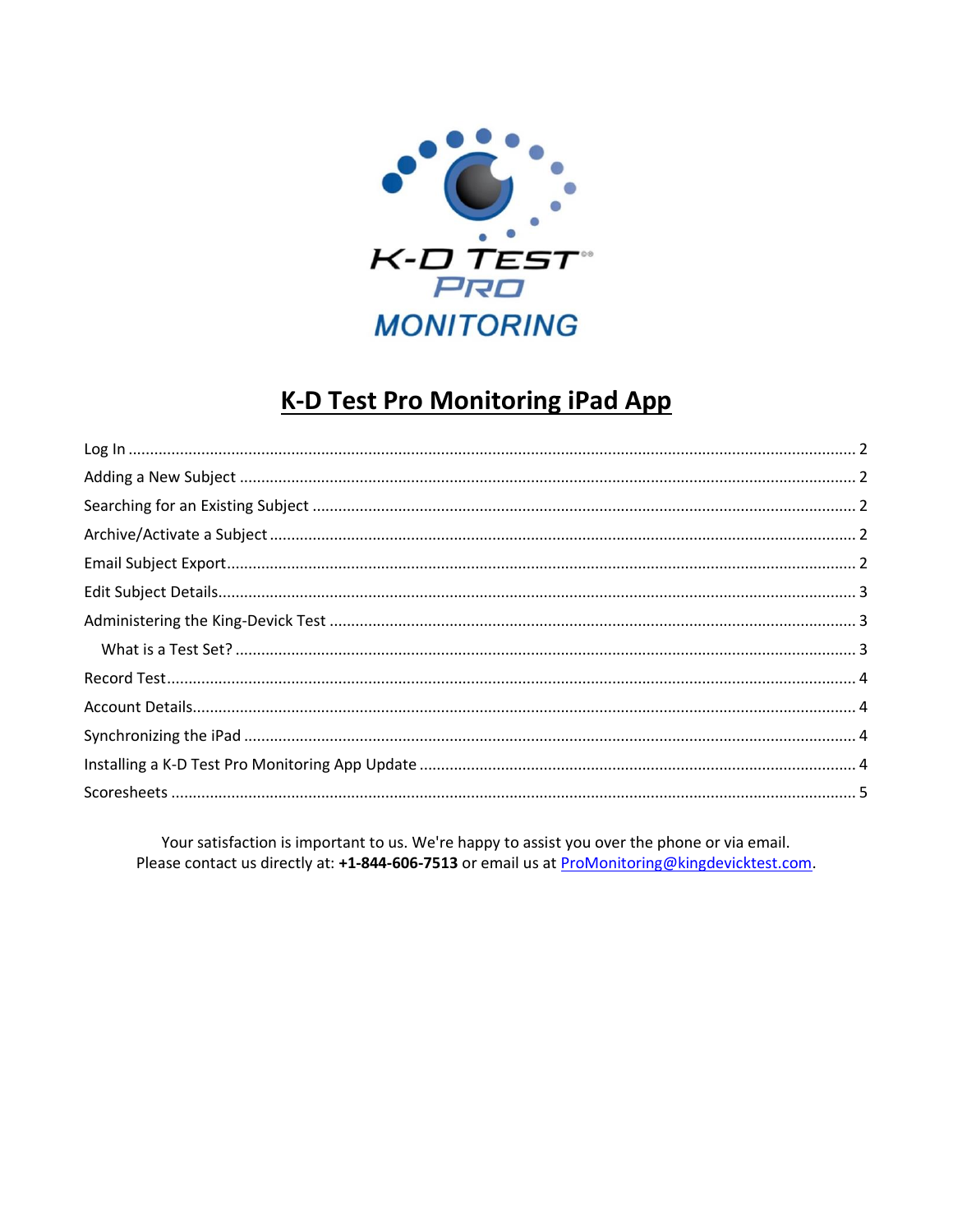

#### <span id="page-1-0"></span>**Log In**

- 1. Log in with your K-D Test Pro Monitoring account.
- 2. Tap 'Forgot Password' to retrieve your password. A working internet connection is required for this function.

### <span id="page-1-1"></span>**Adding a New Subject**

- 1. From the Home Screen, to add a new subject, tap 'Add New Subject'.
- 2. On the Add Subject screen, enter in the subject details: First Name, Middle (optional), Last Name, Subject ID (if applicable), Date of Birth.
- 3. Select if you'd like to allow permission to record patient audio during testing. This function allows the App to access your iPad's microphone, so the app will automatically track accuracy during testing.

Permission to Record Patient Audio During Testing:

Alternatively, the test administrator can turn this function off and track errors using a printed or electronic scoresheet.

4. Tap 'Save' to save the new subject.

### <span id="page-1-2"></span>**Searching for an Existing Subject**

- 1. From the Home Screen, enter the subject's First Name, Last Name, Subject ID and/or Date of Birth. Turn on 'Include Archived' to also view archived subjects.
- 2. Tap 'Search'. Matching subjects will be displayed.
- 3. Tap the subject to view results and administer the K-D test for the selected subject.
- OR
	- 1. Tap 'Search' to view all subjects. Turn on 'Include Archived' to also view archived subjects.
	- 2. Tap on a column header (i.e. Subject ID, First Name, MI, Last Name, Subject DOB) to sort by column.
	- 3. Scroll up and down to search for your subject of interest.
	- 4. Tap the subject to view results and administer the K-D test for the selected subject.

### <span id="page-1-3"></span>**Archive/Activate a Subject**

Archive subjects that are no longer being monitored to organize your subject list and make it easier to find active subjects. Subjects will automatically archive one year from their original activation date. Activate an archived subject to return them to the subject list and administer K-D Test.

- 1. Tap the subject to view the Subject Details.
- 2. Tap 'Edit' then 'Archive' to archive the subject or simply tap 'Activate' to activate an already archived subject.

#### <span id="page-1-4"></span>**Email Subject Export**

An export of a subject's K-D Test history can be emailed for reference.

- 1. Tap the subject to view the Subject Details.
- 2. Tap 'Email Results' to create an export and email. Be sure that email settings on your iPad have already been set-up.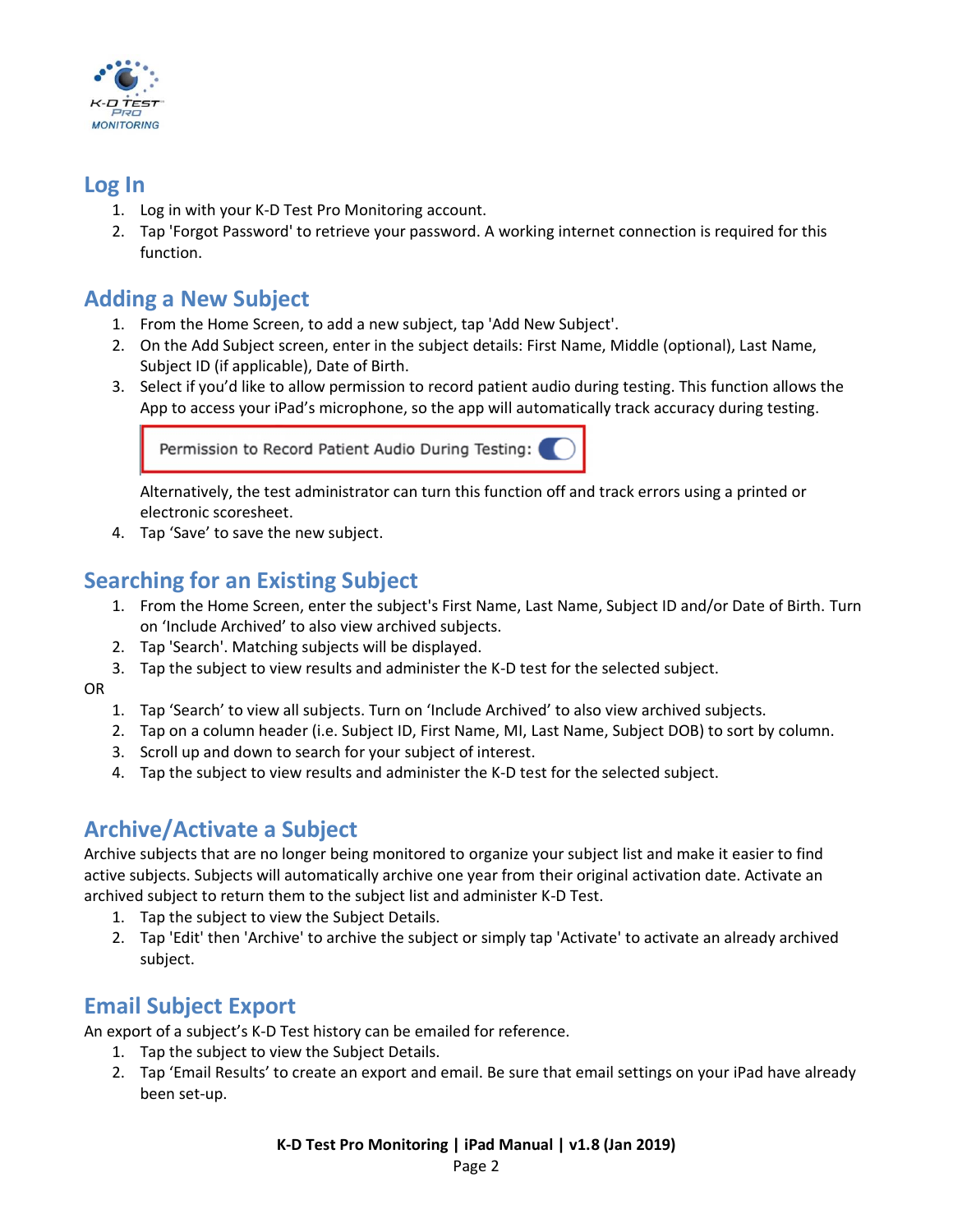

#### <span id="page-2-0"></span>**Edit Subject Details**

- 1. Tap the subject to view the Subject Details.
- 2. Tap 'Edit'. Make any necessary changes to the subject details.
- 3. Tap 'Save' to save the changes OR tap 'Cancel' to cancel changes and return to the Home Screen OR tap 'Archive' to archive the subject OR tap 'Delete' to delete the entire subject record.

#### <span id="page-2-1"></span>**Administering the King-Devick Test**

- 1. Find the subject that you would like to administer the K-D Test to.
- 2. Tap the subject to view the Subject Details.
- 3. Tap on 'King-Devick Test' to initiate the K-D Test.
- 4. The instructional page appears. Read this in its entirety.
- 5. Turn on "Automatic Speed Recognition" to allow the app to track errors during testing. With this feature turned ON, the test administrator has the additional option to use a Random Test Set. Alternatively, the test administrator can track errors manually. The test administrator will need a Scoresheet to keep track of errors committed by the subject.
- 6. Email Scoresheets by tapping "Send Scoresheets" or view Scoresheets on your smartphone at [https://www.kingdevicktestapp.com/phone.](https://www.kingdevicktestapp.com/phone) A copy of th[e Scoresheet](#page-4-0) is also included in this manual.
- 7. You may select the Number of Test Cards and the Test Set to administer.

<span id="page-2-2"></span>**What is a Test Set?**

There are 3 Test Sets available when the test administrator tracks errors. Test Sets are the same King-Devick Test task with different number sets to minimize memorization. As the test administrator, be sure to have the corresponding Test Set Scoresheet to follow along for errors.

- 8. Tap 'Start' to initiate K-D test.
- 9. On the Results Screen, enter the test administrator's initials.
- 10. If "Automatic Speed Recognition" was turned ON during testing, the errors will automatically appear following K-D Test completion. Review Automatic Speech Recognition Results and confirm the total number of errors.

#### **Reviewing Automatic Speech Recognition Results:**



- Easily compare the **Expected** and **Automatic Speech Recognition Results**. Estimated errors are highlighted in the Automatic Speech Recognition Results.
- **Addition Errors** and the estimated number of errors are highlighted in BLUE. Tap to view the estimated errors.
- **Omission and Transposition Errors** are highlighted in RED.

#### **K-D Test Pro Monitoring | iPad Manual | v1.8 (Jan 2019)**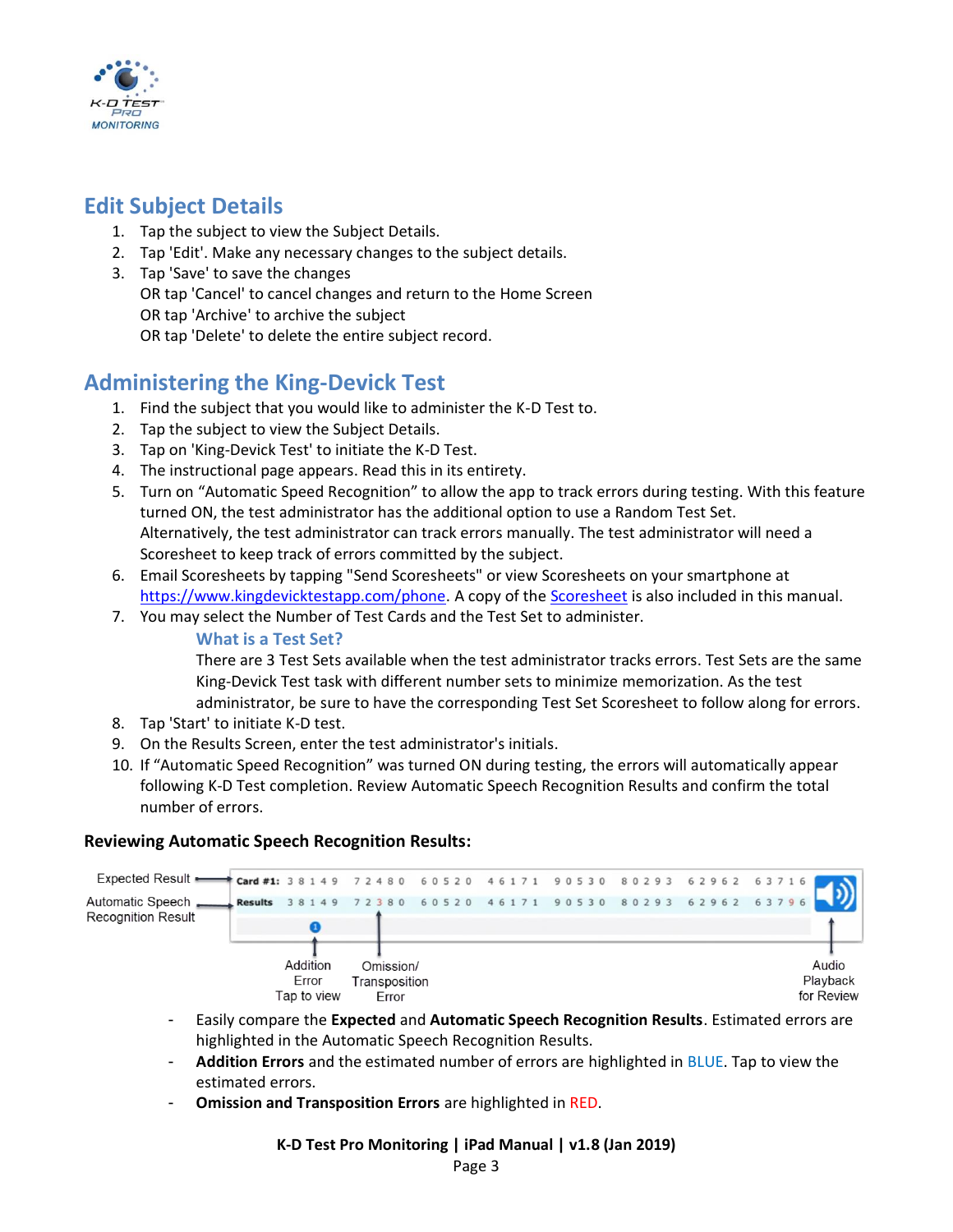

- **Audio Playback** is available by tapping on the audio button. Review and confirm the total number of errors.
- 11. If the test administrator tracked errors, enter the total number of errors committed by the subject.



- 12. Add any comments in the Comments field.
- 13. Tap 'Continue' to view the results.
- 14. Tap 'Accept' to save the results.

OR 'Back' to return to the previous screen to make edits

OR 'Cancel Test' to cancel to test and return to the Subject Details.

#### <span id="page-3-0"></span>**Record Test**

K-D Test Pro Monitoring allows you to record previous K-D Test results that may have been completed using another King-Devick app (i.e. K-D Test Pro Baseline or K-D Test Sideline Apps).

- 1. Tap the subject to view the Subject Details.
- 2. Below the K-D Test History, tap 'Record Test' and enter the number of cards, total time in seconds of the final K-D Test result, tester's initials, total number of errors, any comments, and the date of the test.
- 3. Tap 'Confirm Test' to save the result and return to the subject's profile.

#### <span id="page-3-1"></span>**Account Details**

Account Details allows you to view your account details, sync status, about the app and access diagnostics.

- 1. From the Home Screen, tap the Menu icon:  $\equiv$
- 2. Tap 'Account' to view Account Details.

### <span id="page-3-2"></span>**Synchronizing the iPad**

Syncing the iPad manually pushes all the local data on your iPad to your KDTOS account.

- 1. Please check your Wi-Fi/internet connection. Try launching a website through the Safari browser to ensure connectivity. Once connected to Wi-Fi, tap Menu Icon then the refresh button next to the Sync status. Once syncing is complete an updated date/time stamp will appear.
- 2. If you receive a sync error message, email us at [ProMonitoring@kingdevicktest.com.](mailto:ProMonitoring@kingdevicktest.com)

### <span id="page-3-3"></span>**Installing a K-D Test Pro Monitoring App Update**

Ensure that you're running the latest version of the K-D Test Pro Monitoring App for optimal performance.

- 1. Launch the App Store app on your iPad.
- 2. In the Search Toolbar, search "K-D Test Pro Monitoring".
- 3. If the App says 'Open', your K-D Test Pro Monitoring App is up to date. If it says 'Update', tap 'Update' to download the latest version of the app.
- 4. To be sure that you're always running the latest version of the app on your iPad, tap 'Settings Icon' from your iPad home page. Then tap 'iTunes & App Store' and be sure that 'Updates' is turned ON.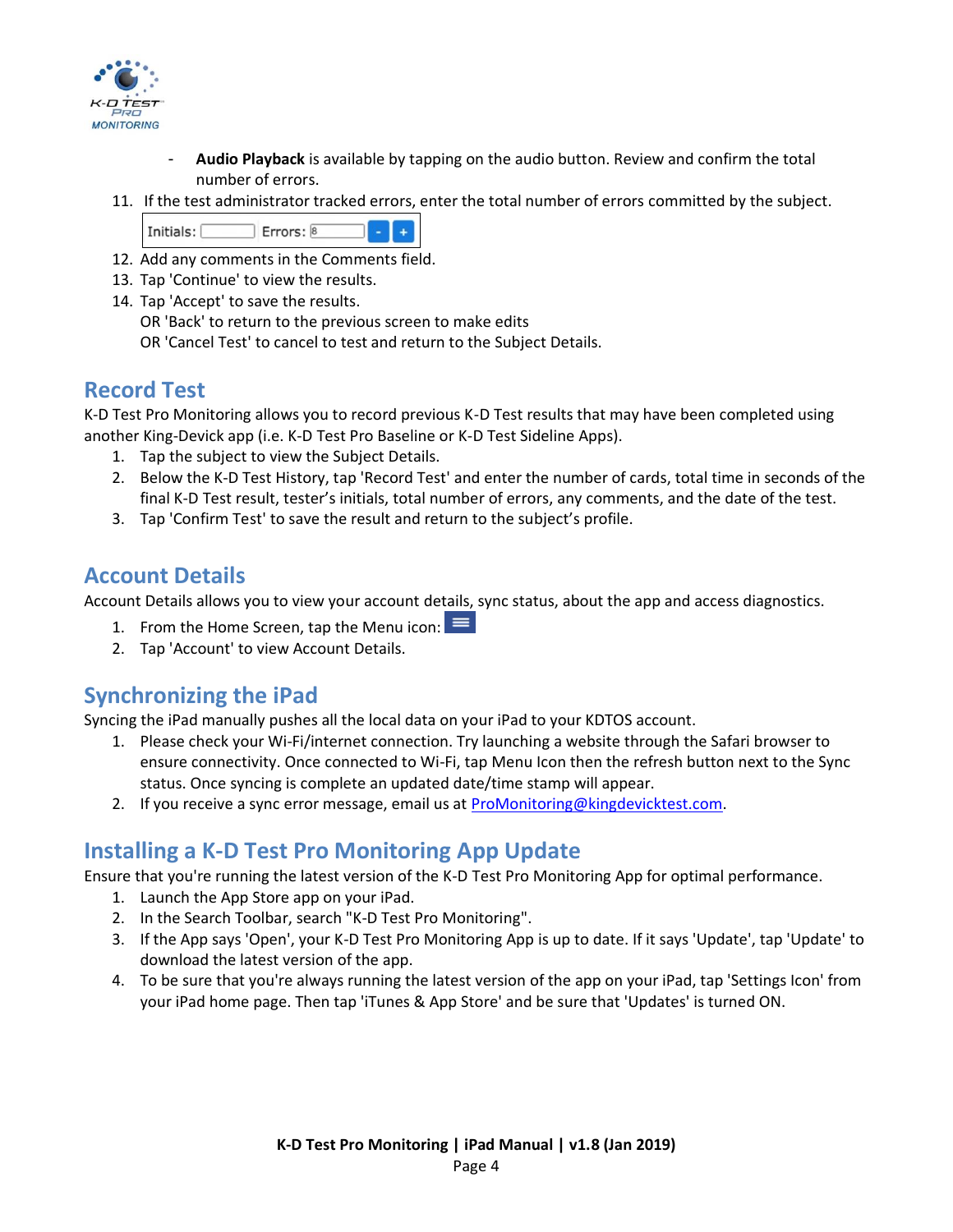## <span id="page-4-0"></span>**Scoresheets**



**Test Set 1 Scoresheet**

| <b>Answer Key</b>   | <b>Answer Key</b>   | <b>Answer Key</b>    |
|---------------------|---------------------|----------------------|
| <b>Test Card I</b>  | <b>Test Card II</b> | <b>Test Card III</b> |
| $2 - 5 - 8 - 0 - 7$ | $3 - 7 - 5 - 9 - 0$ | $5 - 4 - 1 - 8 - 0$  |
| $3 - 7 - 9 - 4 - 6$ | $2 - 5 - 7 - 4 - 6$ | $4-6-3-5-9$          |
| $5 - 3 - 1 - 6 - 4$ | $1 - 4 - 7 - 6 - 3$ | $7 - 5 - 4 - 2 - 7$  |
| $7 - 9 - 7 - 3 - 5$ | $7 - 9 - 3 - 9 - 0$ | $3 - 2 - 6 - 9 - 4$  |
| $1 - 5 - 4 - 9 - 2$ | $4 - 5 - 2 - 1 - 7$ | $1 - 4 - 5 - 1 - 3$  |
| $6 - 5 - 5 - 7 - 3$ | $5 - 3 - 7 - 4 - 8$ | $9 - 3 - 4 - 8 - 5$  |
| $3 - 1 - 8 - 6 - 4$ | $7 - 4 - 6 - 5 - 2$ | $5 - 1 - 6 - 3 - 1$  |
| $5 - 3 - 7 - 5 - 2$ | $9 - 0 - 2 - 3 - 6$ | $4 - 3 - 5 - 2 - 7$  |

**Total Errors:**

## **Test Set 2 Scoresheet**

| <b>Answer Key</b><br><b>Test Card I</b> | <b>Answer Key</b><br><b>Test Card II</b> | <b>Answer Key</b><br><b>Test Card III</b> |
|-----------------------------------------|------------------------------------------|-------------------------------------------|
| $6 - 7 - 4 - 2 - 5$                     | $7 - 0 - 1 - 8 - 4$                      | $1 - 9 - 7 - 4 - 8$                       |
| $6 - 0 - 5 - 7 - 9$                     | $8 - 2 - 0 - 7 - 9$                      | $8 - 6 - 4 - 2 - 7$                       |
| $4 - 0 - 8 - 2 - 3$                     | $7 - 5 - 6 - 2 - 9$                      | $7 - 3 - 9 - 6 - 5$                       |
| $5 - 3 - 6 - 8 - 7$                     | $8 - 4 - 3 - 6 - 1$                      | $2 - 9 - 3 - 7 - 2$                       |
| $1 - 8 - 3 - 0 - 6$                     | $5 - 1 - 0 - 7 - 4$                      | $5 - 1 - 7 - 6 - 2$                       |
| $3 - 1 - 4 - 8 - 5$                     | $1 - 3 - 0 - 2 - 6$                      | $9-4-0-2-8$                               |
| $4 - 2 - 7 - 8 - 5$                     | $8 - 3 - 5 - 6 - 0$                      | $1 - 9 - 7 - 8 - 0$                       |
| $3 - 7 - 4 - 8 - 1$                     | $0 - 7 - 5 - 6 - 7$                      | $3 - 8 - 5 - 3 - 6$                       |
|                                         |                                          |                                           |

**Total Errors:**

---------------

## **Test Set 3 Scoresheet**

| <b>Answer Key</b>   | <b>Answer Key</b>   | <b>Answer Key</b>    |
|---------------------|---------------------|----------------------|
| <b>Test Card I</b>  | <b>Test Card II</b> | <b>Test Card III</b> |
| $7 - 4 - 8 - 1 - 6$ | $6 - 9 - 3 - 4 - 8$ | $2 - 4 - 8 - 3 - 1$  |
| $9 - 8 - 3 - 5 - 2$ | $5 - 0 - 7 - 2 - 3$ | $7 - 0 - 6 - 5 - 2$  |
| $8 - 6 - 4 - 0 - 1$ | $0 - 6 - 1 - 8 - 5$ | $1 - 3 - 9 - 4 - 0$  |
| $3 - 7 - 2 - 5 - 9$ | $1 - 3 - 9 - 2 - 3$ | $8 - 2 - 7 - 0 - 5$  |
| $5 - 6 - 0 - 3 - 2$ | $2 - 7 - 5 - 6 - 4$ | $5 - 8 - 6 - 9 - 7$  |
| $8 - 1 - 5 - 2 - 0$ | $8 - 6 - 1 - 0 - 7$ | $4 - 0 - 2 - 5 - 3$  |
| $4 - 5 - 3 - 1 - 7$ | $9-4-2-8-5$         | $9-6-3-1-8$          |
| $1 - 8 - 2 - 3 - 9$ | $1 - 2 - 6 - 0 - 3$ | $7 - 9 - 5 - 4 - 6$  |

**Total Errors:**